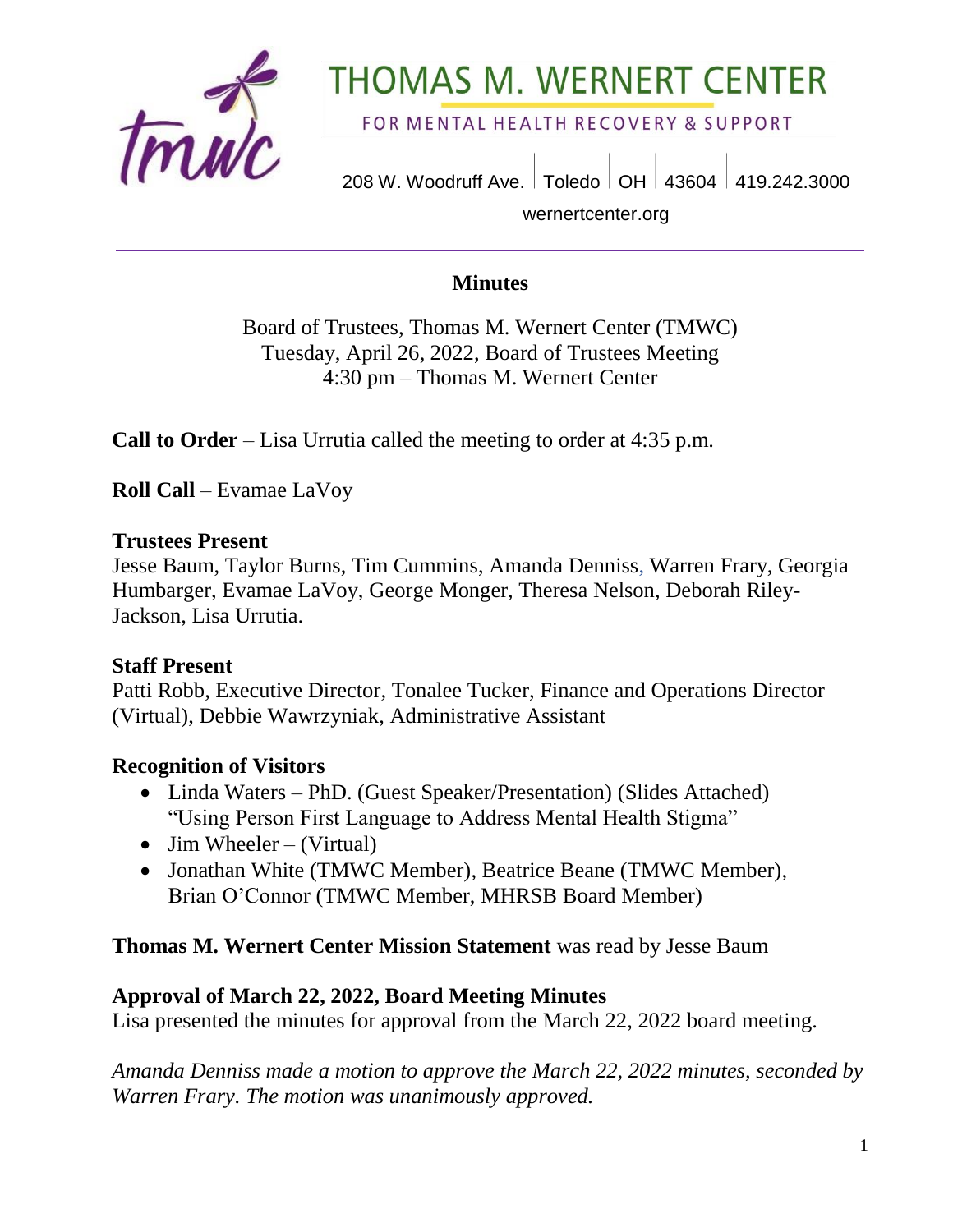# **Committee Reports**

## **Finance Committee** – George Monger

- Financial Committee met on March 14 to review March Financial Statements
- MHRSB Allocation is over for the Capital and Training Grant.
- Grant Income is the Lovell Foundation for Communications Specialist and Expanded Transportation.
- Donations include Mr. &Mrs. Eigensee (Oswald in April)
- Total Income is \$126,986, over budget by \$511. YTD we are over income budgeted by \$91,227.
- Payroll is low due to open positions, employee on unpaid leave, and other issues.
- Staff expenses are over budget due to the Trauma Informed Care Training covered by the MHRSB Grant and Supervisory Training for Member Services Director.
- Transportation costs have increased with the use of both vehicles and the price increase for gas.
- Program supplies are currently under budget but will be used by end of year.
- Building Expenses include Increase in monthly service from Toledo Building Services, Installed panic bars on gates in backyard, replace a burner on stove, deep cleaned all tile floors, preventative maintenance on all HVAC units, established a pond maintenance contract and plow bills.
- Total expenses for March are \$107,459 under budget by \$39,800. YTD we are under budget by \$190,060.

*George Monger made a motion that the Board of Trustees approve the March treasurers report as presented in the April 26, 2022 board meeting packet. Amanda Denniss seconded the motion. The motion was unanimously approved.* 

## **Governance Committee** – Lisa Urrutia

- Patti handed out Committee chart to confirm members are listed on right **Committee**
- Strategic plan to be reviewed for accomplishments, and timeline
- $\bullet$  Elections
	- o One person has shown an interest in serving as president of TMWC. Patti and Lisa have met with that person and we will be sending out some information before the next board meeting.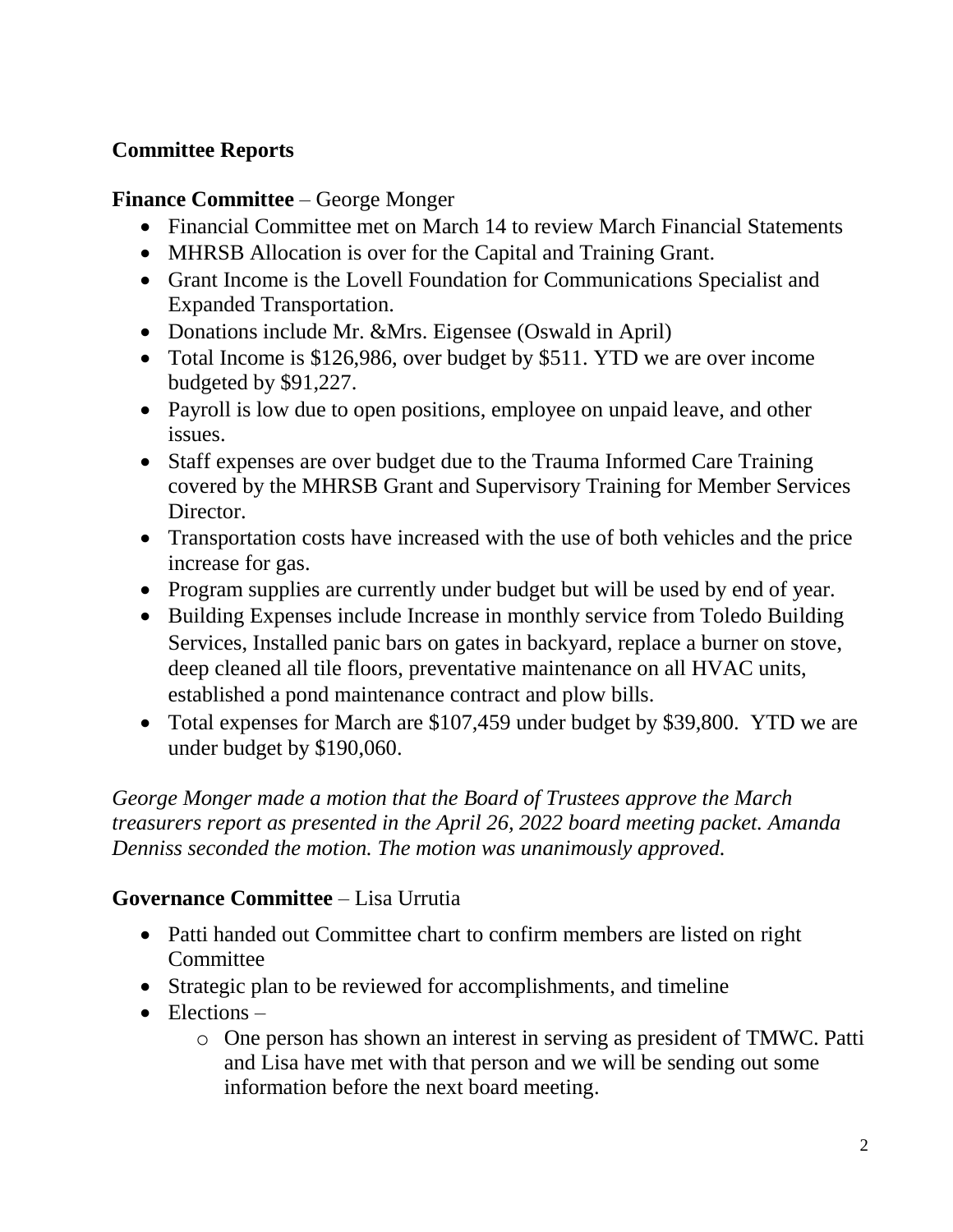- o We have had two trustees express an interest in the vice president role. Patti and I will be meeting with them individually and will be sending out information on them as well.
- o Due to the resignation of Tammy Hochradel, we are in a position to elect one additional voting Member Trustee to complete her term – which is through November 2024. The Code of Regulations states that her position must be "filled by another 'voting member' trustee."
- o Board is able to appoint someone who is interested and qualified, without having to hold a 'special meeting.'
- o Patti will schedule a meeting of all Voting Member elected Board Members to discuss how to get the word out to members. We can accept applications by mid-May, review, and meet with those interested and also elect those individuals in May or June, depending on the timing. Several members have already shown an interest.

# **Program Committee** – Jesse Baum

- Scheduled a meeting with Jesse, Wendy Shaheen, and Patti to determine some specifics about the program committee. Since this is a new committee, we determined that we need to start with a committee purpose so that those participating would understand what we are doing and why.
- The Purpose of Program Committee is: To assess and evaluate existing programs, assist with new program and best-practices development, and to facilitate discussions about program priorities for the agency.
- We also determined that the Program Committee will be chaired by a member of the TMWC Board of Trustees), with other trustees serving.
- In addition, TMWC program staff will be invited to participate as committee members, as will TMWC members, and professionals from the mental health community.
- Looking at dates for our first meeting hopefully soon and we are looking for community members who we think would fit well with our purpose. It may be that they only attend one meeting – or all meetings.

## **Development and Communications Committee** – Tim Cummins

- Committee met on April 19 at TMWC.
- Discussion revolved around the committee's goal of finding ways to support the mission of the center through development – which includes fundraising and events, and through communications efforts.
- Patti updated the committee on where we are currently and she distributed a copy of the 2020 Strategic Plan and how development and communications is making progress on goals listed in the plan, despite the pandemic.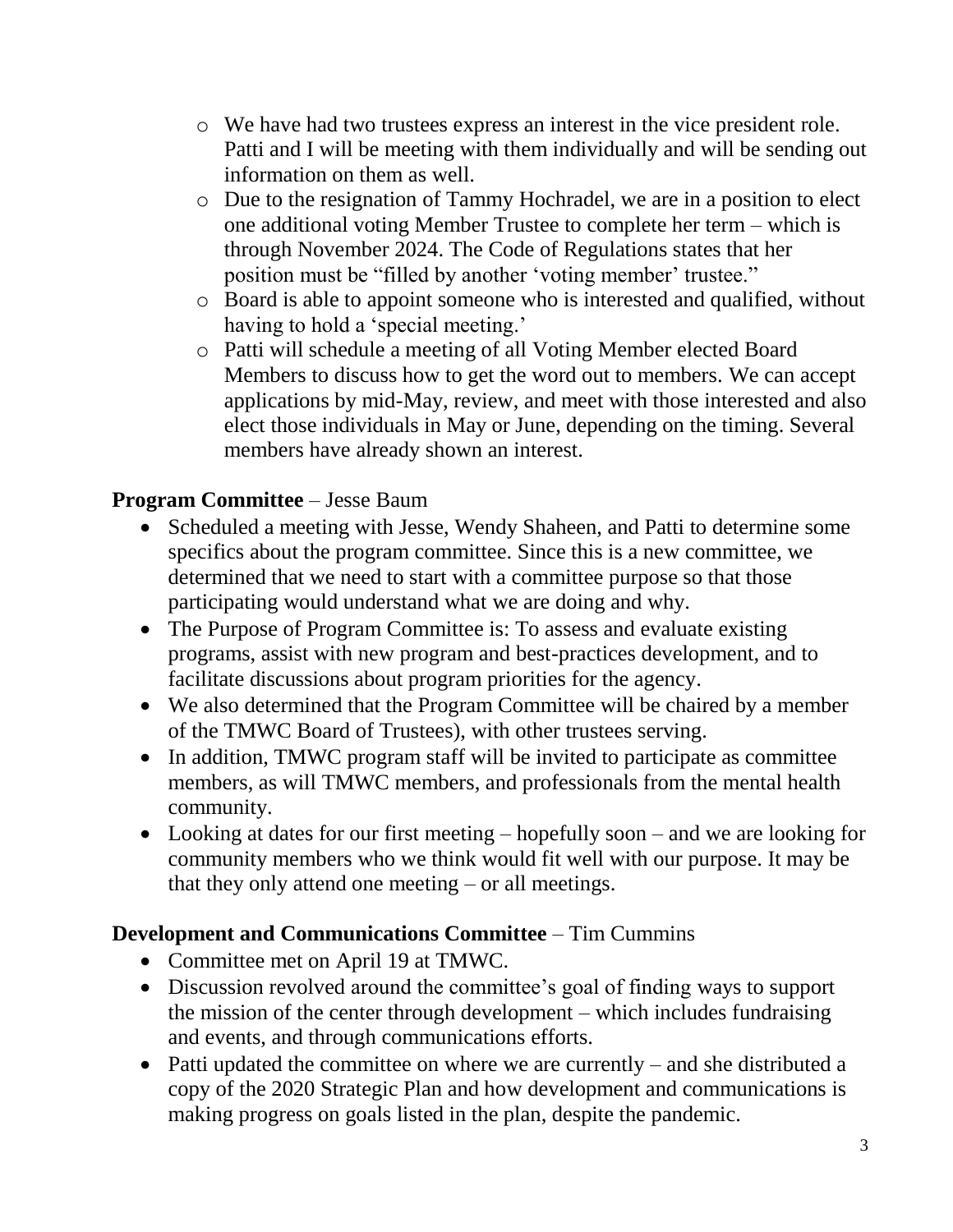- There was some discussion on when to next update the Strategic Plan will need to determine by fall.
- Currently, we have applied for a \$50,000 grant from the David C. & Laura M. Lovell Foundation, Submitted on March 1. We should hear sometime in June/July.
- There are several types of 'fundraising' happening, including the Celebrity Wait Night put on by Heart & Soul. The event has sold out.
- In addition, we are looking to launch an annual campaign  $-$  possibly in May, which is Mental Health Month.
- We discussed doing some additional, small types of fundraising events.
- Next meeting is Tuesday, May 17.

# **Executive Director's Report** – Patti Robb

# **New Hires**

- Robert Serna Temporary Vehicle Driver
- Bianca Cortes-Ferreira Activities Specialist
- Katie Phillips Director, Peer Education Program

## **Open Positions**

Two Full-time Peer Supporter/Program Specialist

#### **Program**

- Spring Supper Club was a great success. 140 lunches most stayed here to eat.
- Yogaja Yoga day about 30 participants. Towels, mats, and smoothies.
- Expressive Arts participants have made visual art for Heart & Soul Silent Auction
- Gardening Club is gearing up for the season.
- ABLE and LAWO attorney presentation on Housing and Group Homes Tenant Rights

## **Development**

- $\bullet$  Heart & Soul is scheduled for May 10
- NAMI Walk sponsoring to get our name on the t-shirt
- Donation from Oswald Company

## **Communications**

- May Newsletter is produced and in the mail.
- Working on Donor Electronic Newsletter
- Launching a second round of Recovery Together campaign.

## **Community Relations**